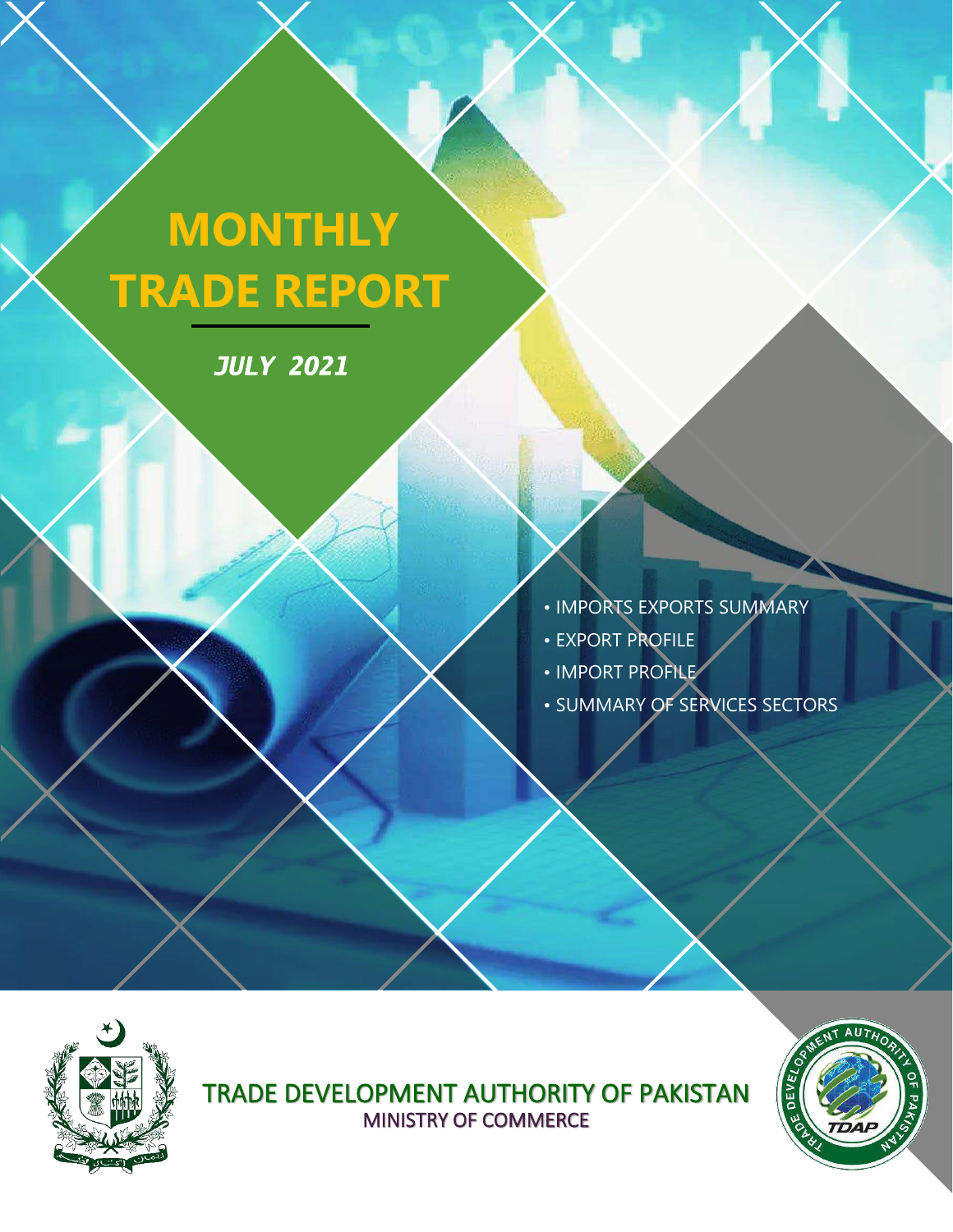### **DISCLAIMER**

The provisional data from Weboc, PBS and PRAL have been reported for information purposes only. Every effort has been made to cross-check and verify the authenticity of the data. Trade development Authority of Pakistan, or the author(s), do not guarantee the data included in this work. All data and statistics used are correct as of 5<sup>th</sup> August, 2021 and may be subject to change.

For any queries or feedback regarding this publication, please contact at:

Afshan Uroos Assistant Manager afshan.uroos@tdap.gov.pk.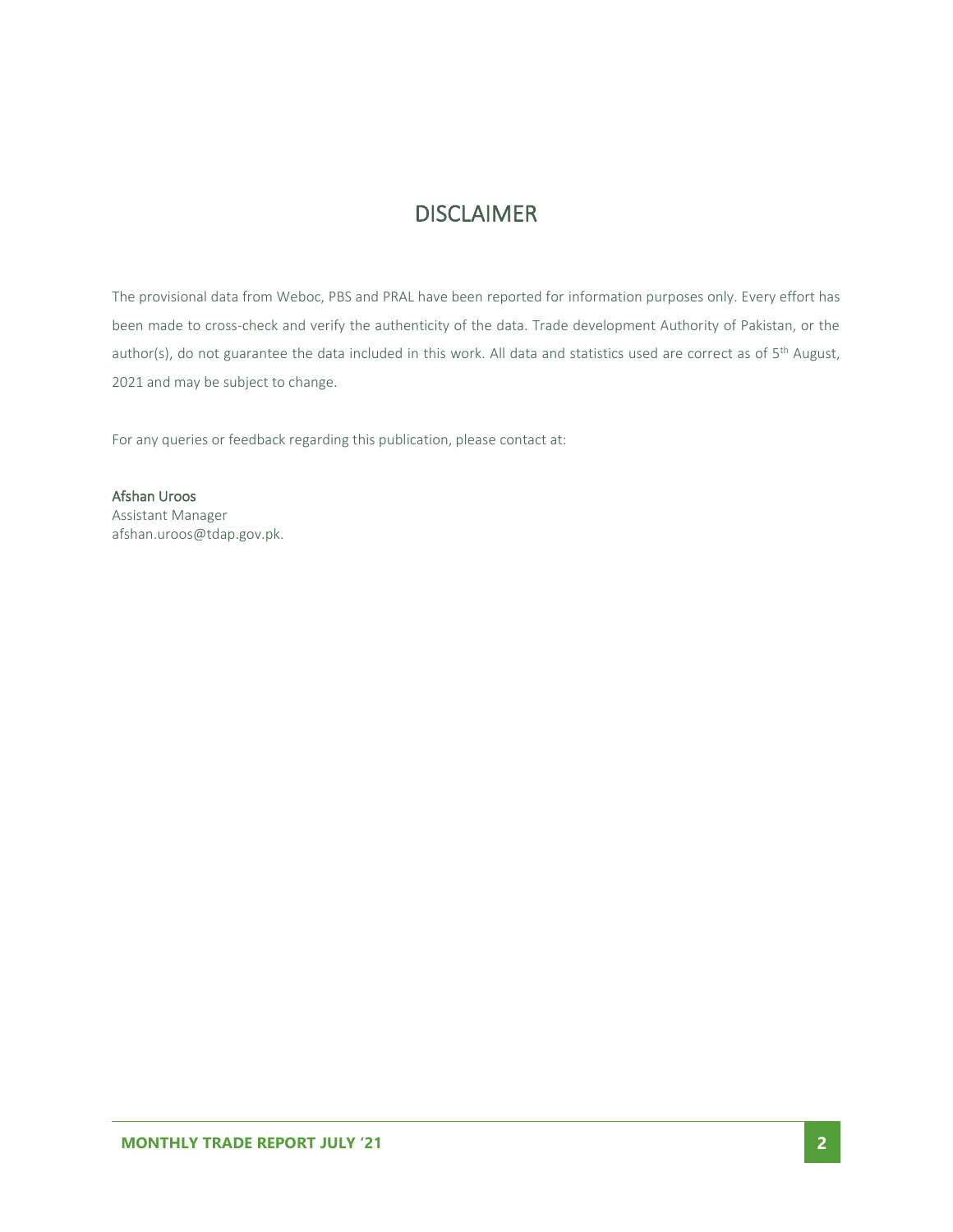## SUMMARY

| <b>EXPORTS SUMMARY</b> | ا FY 2021-22 | FY 2020-21 | <b>% CHANGE</b> |
|------------------------|--------------|------------|-----------------|
| July 2021              | 2,330        | 2,001      | 16.4%           |

| <b>I IMPORTS SUMMARY</b> | FY 2020-21 | FY 2019-20 | <b>% CHANGE</b> |
|--------------------------|------------|------------|-----------------|
| July 2021                | 5.434      | 3.674      | 47%             |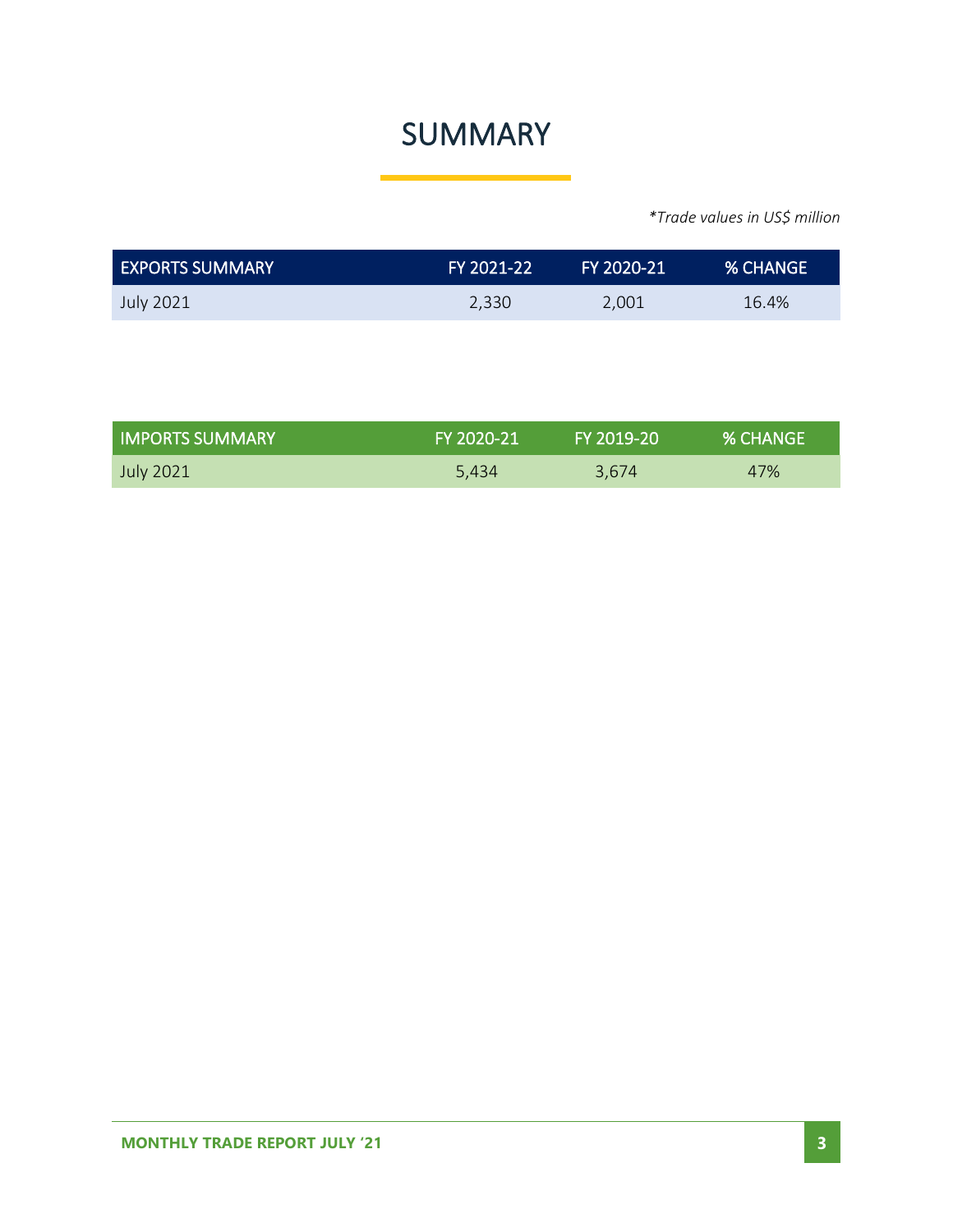# EXPORT PROFILE

#### TOP PARTNER COUNTRIES SHOWING INCREASE

COUNTRY JULY 2021 JULY 2020 % CHANGE UNITED STATES 21% UNITED KINGDOM 15% 198.30 173.05 15% CHINA 194.86 130.62 49% NETHERLANDS 129.56 114.69 13% SPAIN 63.81 63.81 63.81 BANGLADESH 67% 67% ITALY 71.55 55.35 29% BELGIUM 59.24 53.93 10% MALAYSIA 54.50 13.26 311% VIET NAM 38.33 7.73 396%

#### TOP PARTNER COUNTRIES SHOWING DECREASE

| <b>COUNTRY</b>      | <b>JULY 2021</b> | <b>JULY 2020</b> | <b>% CHANGE</b> |
|---------------------|------------------|------------------|-----------------|
| <b>GERMANY</b>      | 152.96           | 154.86           | $-1%$           |
| AFGHANISTAN         | 48.68            | 79.92            | $-39%$          |
| <b>TURKEY</b>       | 25.56            | 28.02            | $-9%$           |
| <b>SAUDI ARABIA</b> | 23.32            | 43.43            | $-46%$          |
| <b>DENMARK</b>      | 17.11            | 25.13            | $-32%$          |
| <b>SOUTH AFRICA</b> | 16.35            | 16.59            | $-1%$           |
| KOREA (SOUTH)       | 14.97            | 22.93            | $-35%$          |
| <b>SWEDEN</b>       | 14.35            | 16.08            | $-11%$          |
| QATAR               | 8.94             | 12.63            | $-29%$          |
| <b>KUWAIT</b>       | 7.49             | 9.76             | $-23%$          |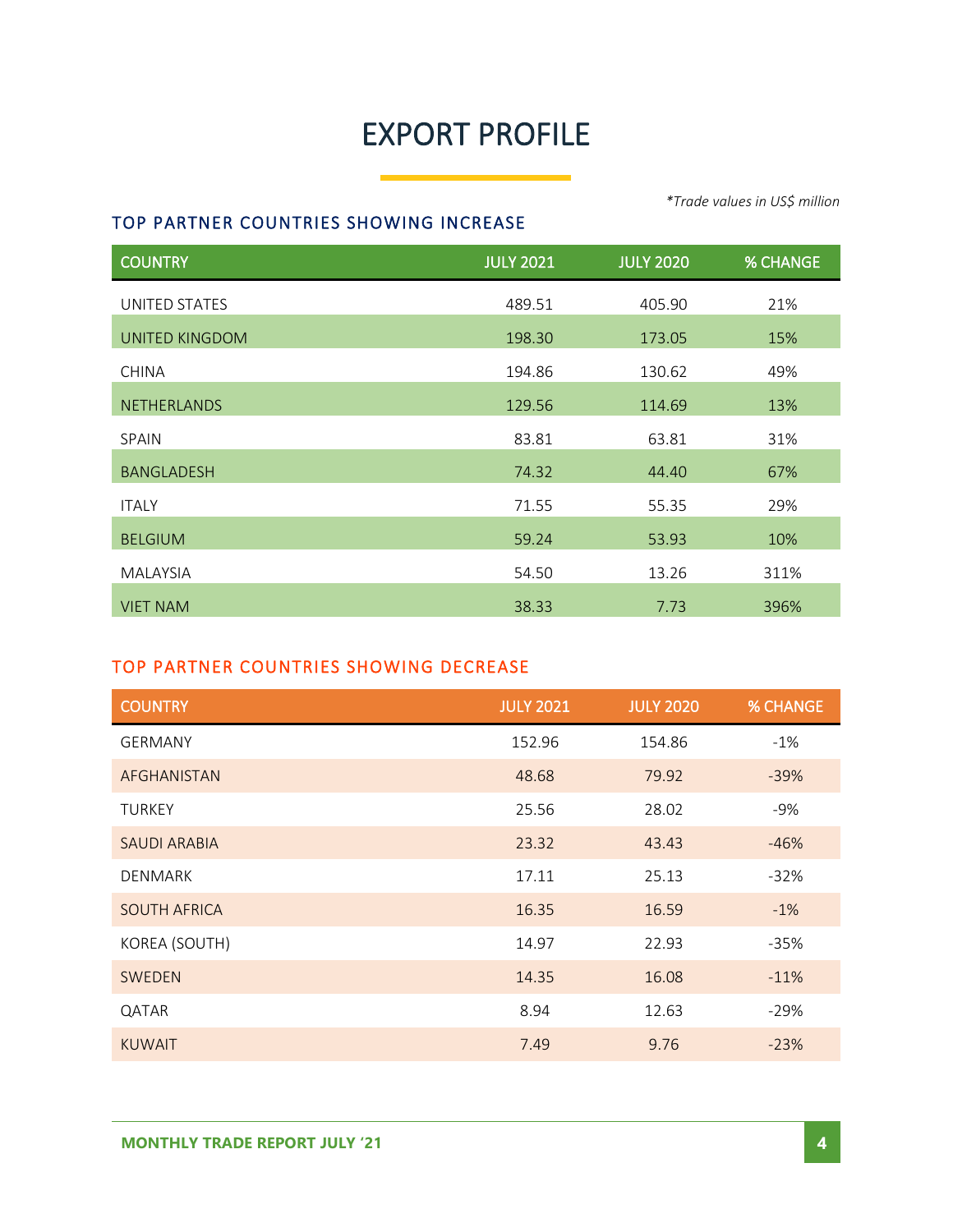### TOP GROWING COMMODITIES

| <b>HS</b> | <b>PRODUCTS</b>                                                                            | <b>JULY</b><br>2021 | <b>JULY</b><br>2020 | %<br><b>CHANGE</b> |
|-----------|--------------------------------------------------------------------------------------------|---------------------|---------------------|--------------------|
| 6302      | Bedlinen, table linen, toilet linen and kitchen linen of all<br>types of textile materials | 361.58              | 332.44              | 9%                 |
| 6203      | Men's or boys' suits, ensembles, jackets, blazers, trousers,<br>bib and brace              | 245.25              | 208.82              | 17%                |
| 5205      | Cotton yarn other than sewing thread, containing >= 85%<br>cotton                          | 85.75               | 58.17               | 47%                |
| 6110      | Jerseys, pullovers, cardigans, waistcoats and similar<br>articles, knitted or crocheted    | 81.29               | 55.67               | 46%                |
| 5209      | Woven fabrics of cotton, containing >= 85% cotton                                          | 80.62               | 50.91               | 58%                |
| 6103      | Men's or boys' suits, ensembles, jackets, blazers, trousers,<br>bib and brace overalls,    | 75.77               | 55.61               | 36%                |
| 4203      | Articles of apparel and clothing accessories, of leather or<br>composition leather         | 67.35               | 61.06               | 10%                |
| 6105      | Men's or boys' shirts, knitted or crocheted                                                | 51.40               | 38.69               | 33%                |
| 6109      | T-shirts, singlets and other vests, knitted or crocheted                                   | 48.89               | 40.01               | 22%                |
| 2207      | Undenatured ethyl alcohol of an alcoholic strength of >=<br>80%; ethyl alcohol             | 47.66               | 13.56               | 252%               |
| 0804      | Dates, figs, pineapples, avocados, guavas, mangoes and<br>mangosteens, fresh or dried      | 43.68               | 37.37               | 17%                |

#### TOP DECREASING COMMODITIES

| <b>HS</b> | <b>PRODUCTS</b>                                                                                               | <b>JULY</b> | <b>JULY</b> | %             |
|-----------|---------------------------------------------------------------------------------------------------------------|-------------|-------------|---------------|
|           |                                                                                                               | 2021        | 2020        | <b>CHANGE</b> |
| 1006      | Rice                                                                                                          | 141.36      | 148.48      | -5%           |
| 5208      | Woven fabrics of cotton, containing >= 85% cotton by<br>weight and weighing $\epsilon$ = 200 g/m <sup>2</sup> | 48.77       | 59.60       | $-18%$        |
| 6116      | Gloves, mittens and mitts, knitted or crocheted<br>(excluding for babies)                                     | 27.93       | 29.03       | $-4%$         |
| 3004      | Medicaments consisting of mixed or unmixed products                                                           | 21.78       | 22.00       | $-1\%$        |
| 0201      | Meat of bovine animals, fresh or chilled                                                                      | 20.04       | 20.83       | -4%           |
| 2523      | Cement, incl. cement clinkers, whether or not coloured                                                        | 12.06       | 22.90       | $-47%$        |
| 6403      | Footwear with outer soles of rubber, plastics, leather or<br>composition leather                              | 10.22       | 10.99       | $-7%$         |
| 6306      | Tarpaulins, awnings and sunblinds; tents; sails for boats,<br>sailboards or landcraft                         | 6.67        | 11.99       | $-44%$        |
| 0303      | Frozen fish (excluding fish fillets and other fish meat of<br>heading 0304)                                   | 6.32        | 12.49       | -49%          |
| 2501      | Salts, incl. table salt and denatured salt, and pure sodium<br>chloride,                                      | 5.83        | 6.04        | $-4%$         |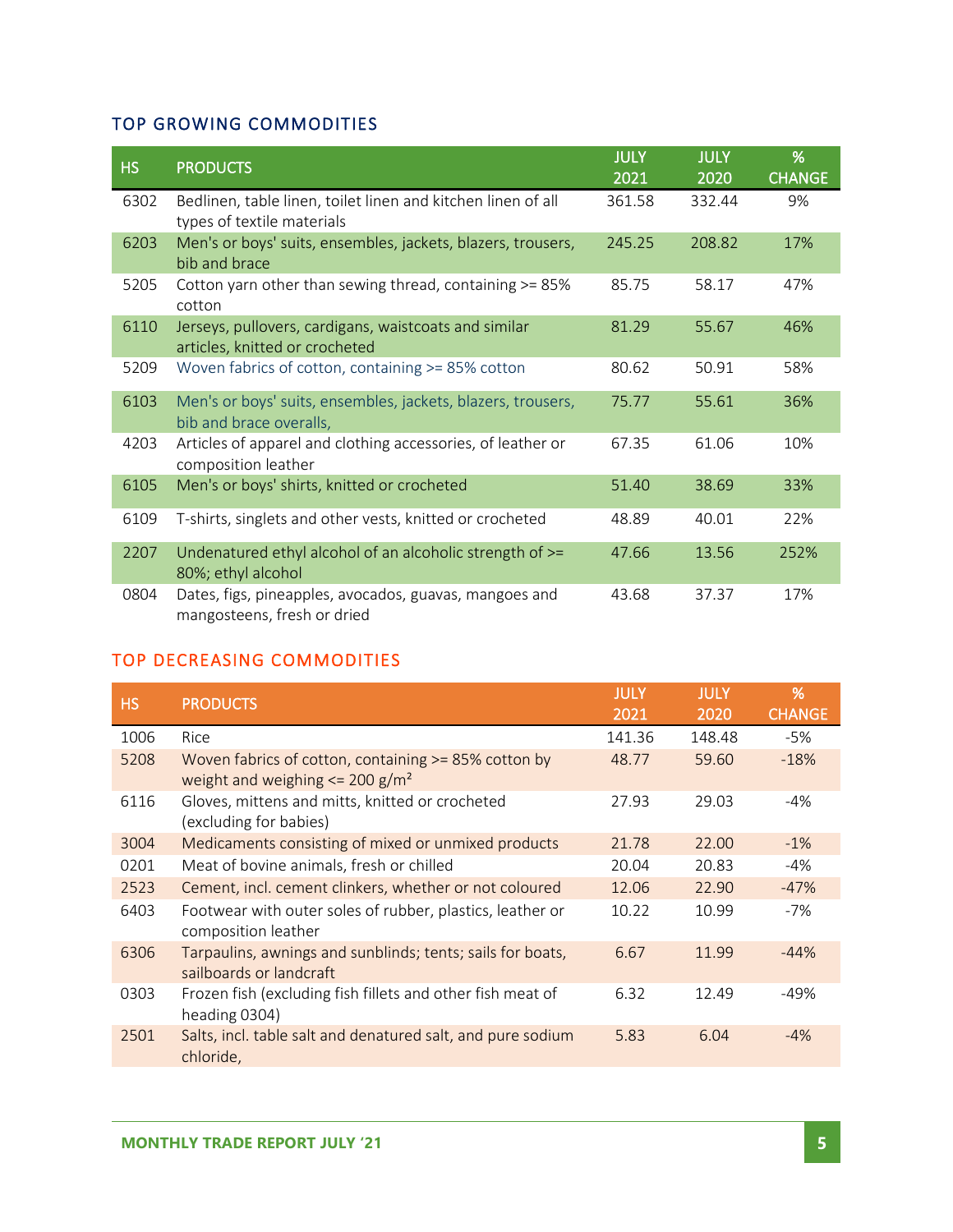# IMPORT PROFILE

#### TOP PARTNER COUNTRIES SHOWING INCREASE

COUNTRY JULY 2021 JULY 2020 % CHANGE China 2004.45 1,563.88 1,004.45 56% United Arab Emirates 681.66 404.55 69% Indonesia 324.60 203.53 59% Saudi Arabia 314.20 162.57 93% United States 200.35 152.70 31% Kuwait 188.45 99.23 90% Qatar 161.82 116.07 39% Japan 161.05 58.10 177% Thailand 148.35 40.37 267% South Africa 129.86 58.57 122%

#### TOP PARTNER COUNTRIES SHOWING DECREASE

| <b>COUNTRY</b> | <b>JULY 2021</b> | <b>JULY 2020</b> | <b>% CHANGE</b> |
|----------------|------------------|------------------|-----------------|
| <b>Brazil</b>  | 115.13           | 128.80           | $-11%$          |
| Malaysia       | 101.62           | 107.81           | $-6%$           |
| Germany        | 63.32            | 67.49            | $-6%$           |
| United Kingdom | 44.97            | 57.11            | $-21%$          |
| Morocco        | 35.40            | 44.90            | $-21%$          |
| Singapore      | 30.74            | 35.29            | $-13%$          |
| Oman           | 27.82            | 54.39            | $-49%$          |
| Afghanistan    | 27.50            | 35.57            | $-23%$          |
| Belgium        | 25.77            | 27.25            | $-5%$           |
| Switzerland    | 21.00            | 32.27            | $-35%$          |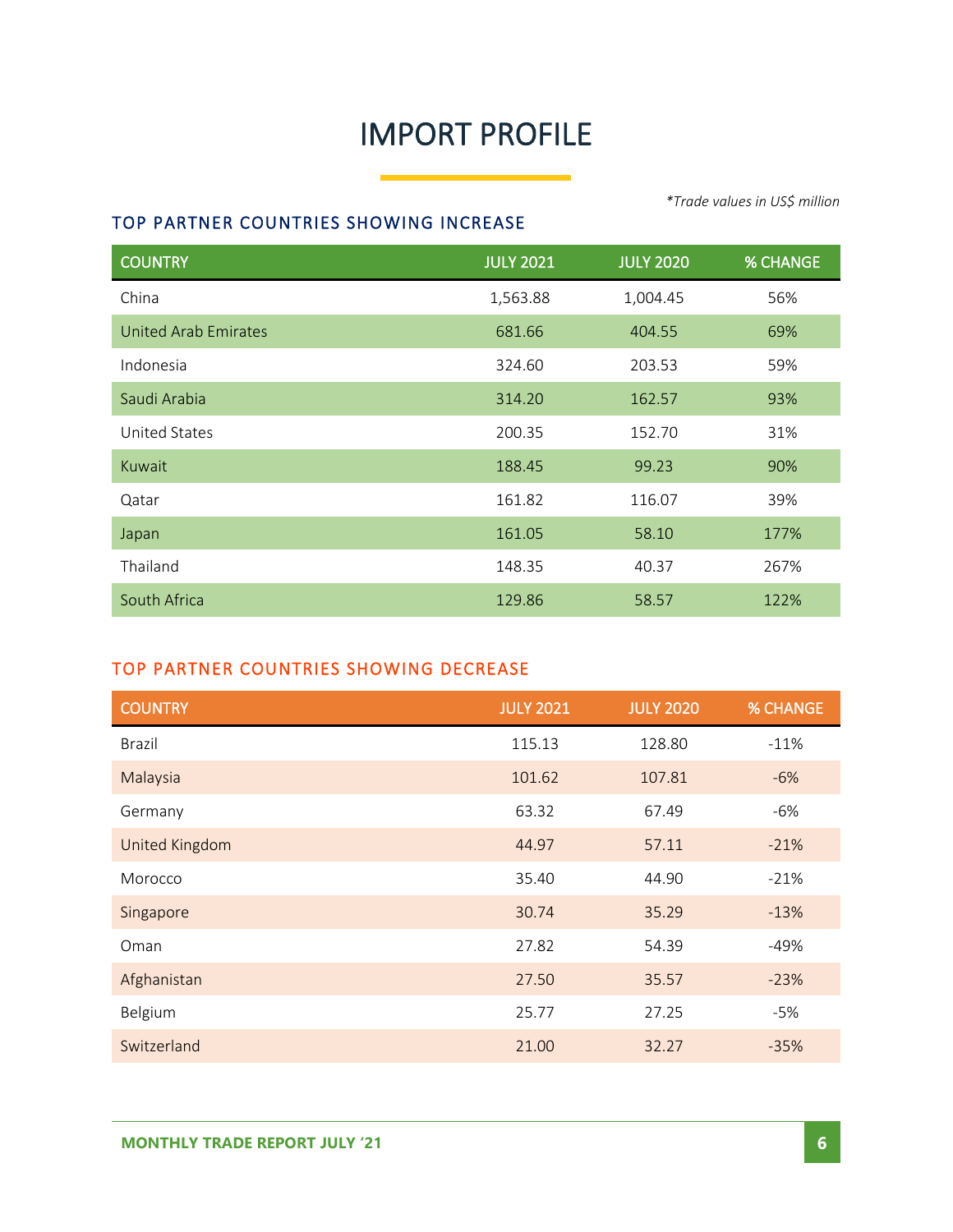### TOP GROWING COMMODITIES

| HS.  | <b>PRODUCTS</b>                                                                                  | <b>JULY</b><br>2021 | <b>JULY</b><br>2020 | %<br><b>CHANGE</b> |
|------|--------------------------------------------------------------------------------------------------|---------------------|---------------------|--------------------|
| 2710 | Petroleum oils and oils obtained from bituminous<br>minerals (excluding crude)                   | 633.57              | 376.77              | 68%                |
| 2709 | Petroleum oils and oils obtained from bituminous<br>minerals (excluding crude)                   | 330.75              | 172.90              | 91%                |
| 2711 | Petroleum gas and other gaseous hydrocarbons                                                     | 306.99              | 160.91              | 91%                |
| 1511 | Palm oil and its fractions, whether or not refined                                               | 253.30              | 204.62              | 24%                |
| 2701 | Coal; briquettes, ovoids and similar solid fuels<br>manufactured from coal                       | 189.54              | 72.39               | 162%               |
| 3002 | Human blood; animal blood prepared for therapeutic,<br>prophylactic or diagnostic uses; antisera | 171.38              | 21.55               | 695%               |
| 8703 | Motor cars and other motor vehicles                                                              | 123.25              | 19.36               | 537%               |
| 5201 | Cotton, neither carded nor combed                                                                | 97.94               | 51.87               | 89%                |
| 0713 | Dried leguminous vegetables, shelled, whether or not<br>skinned                                  | 89.18               | 44.77               | 99%                |
| 3902 | Polymers of propylene or of other olefins, in primary<br>forms                                   | 75.37               | 50.78               | 48%                |

### TOP DECREASING COMMODITIES

| HS.  | <b>PRODUCTS</b>                                                                               | <b>JULY</b><br>2021 | <b>JULY</b><br>2020 | %<br><b>CHANGE</b> |
|------|-----------------------------------------------------------------------------------------------|---------------------|---------------------|--------------------|
| 8517 | Telephone sets, incl. telephones for cellular networks                                        | 145.18              | 163.18              | $-11%$             |
| 7204 | Ferrous waste and scrap; remelting scrap ingots of iron                                       | 132.55              | 136.33              | $-3%$              |
| 1201 | Soya beans, whether or not broken                                                             | 95.68               | 107.00              | $-11%$             |
| 3004 | Medicaments consisting of mixed or unmixed products                                           | 28.74               | 38.69               | $-26%$             |
| 7308 | tructures and parts of structures "e.g., bridges                                              | 25.19               | 26.43               | -5%                |
| 8908 | Vessels and other floating structures for breaking up                                         | 22.66               | 36.48               | $-38%$             |
| 4011 | New pneumatic tyres, of rubber                                                                | 20.76               | 26.50               | $-22%$             |
| 2933 | Heterocyclic compounds with nitrogen hetero-atom[s]                                           | 20.16               | 20.72               | $-3%$              |
| 8479 | Machines and mechanical appliances having individual<br>function                              | 15.85               | 17.97               | $-12%$             |
| 3822 | Diagnostic or laboratory reagents on a backing, prepared<br>diagnostic or laboratory reagents | 12.56               | 20.67               | $-39%$             |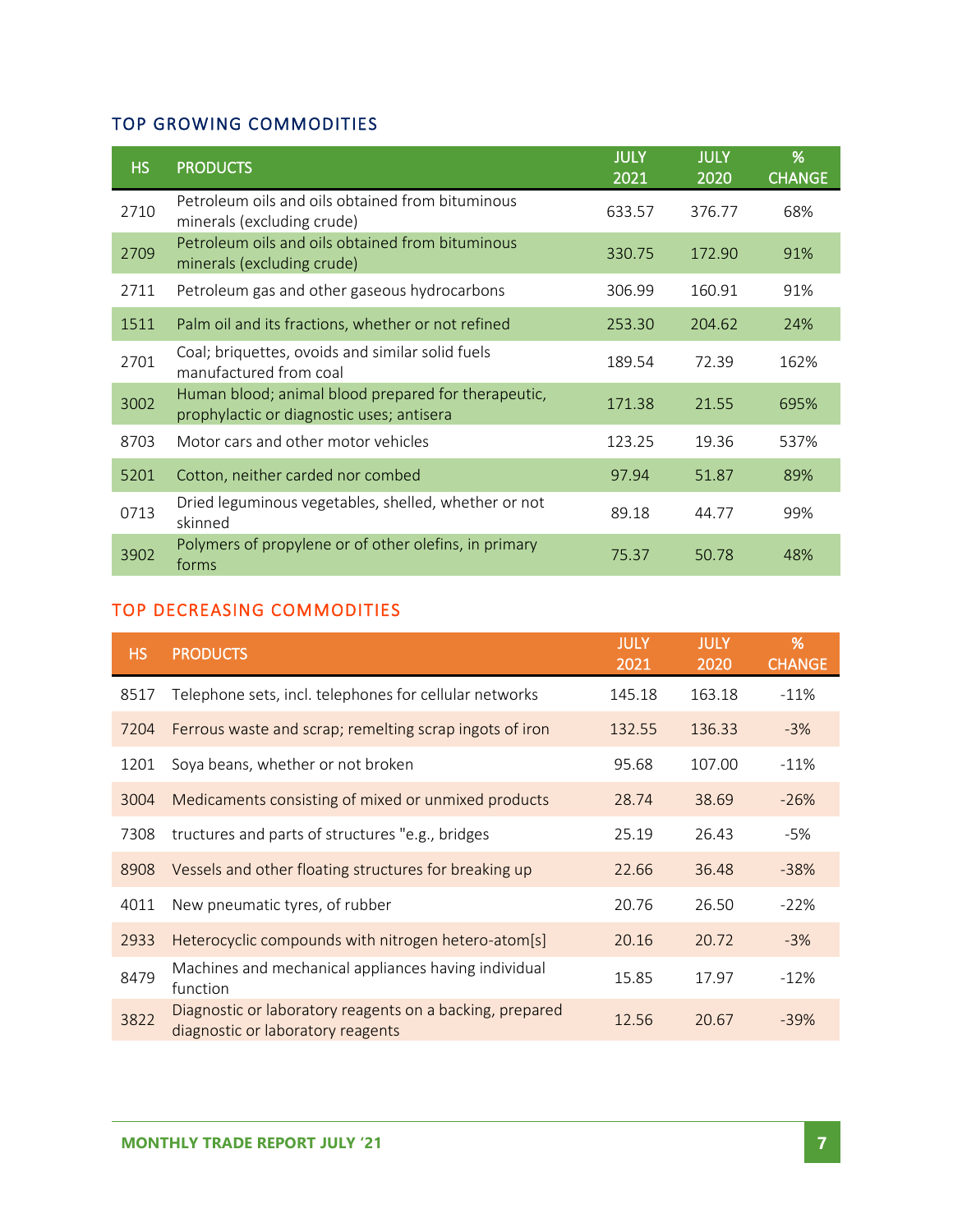# SUMMARY OF SERVICES SECTOR

| EXPORTS SUMMARY | FY 2020-21 | FY 2019-20 | I% CHANGE ' |
|-----------------|------------|------------|-------------|
| June 2021       | 579.03     | 377.08     | 53.56       |
| July-June 2021  | 5,937.27   | 5,437.40   | 9.19        |

| LIMPORTS SUMMARY | FY 2020-21 | FY 2019-20 | % CHANGE |
|------------------|------------|------------|----------|
| June 2021.       | 597.04     | 644.11     | $-7.31$  |
| July-June        | 7,812.49   | 8,753.37   | $-10.75$ |